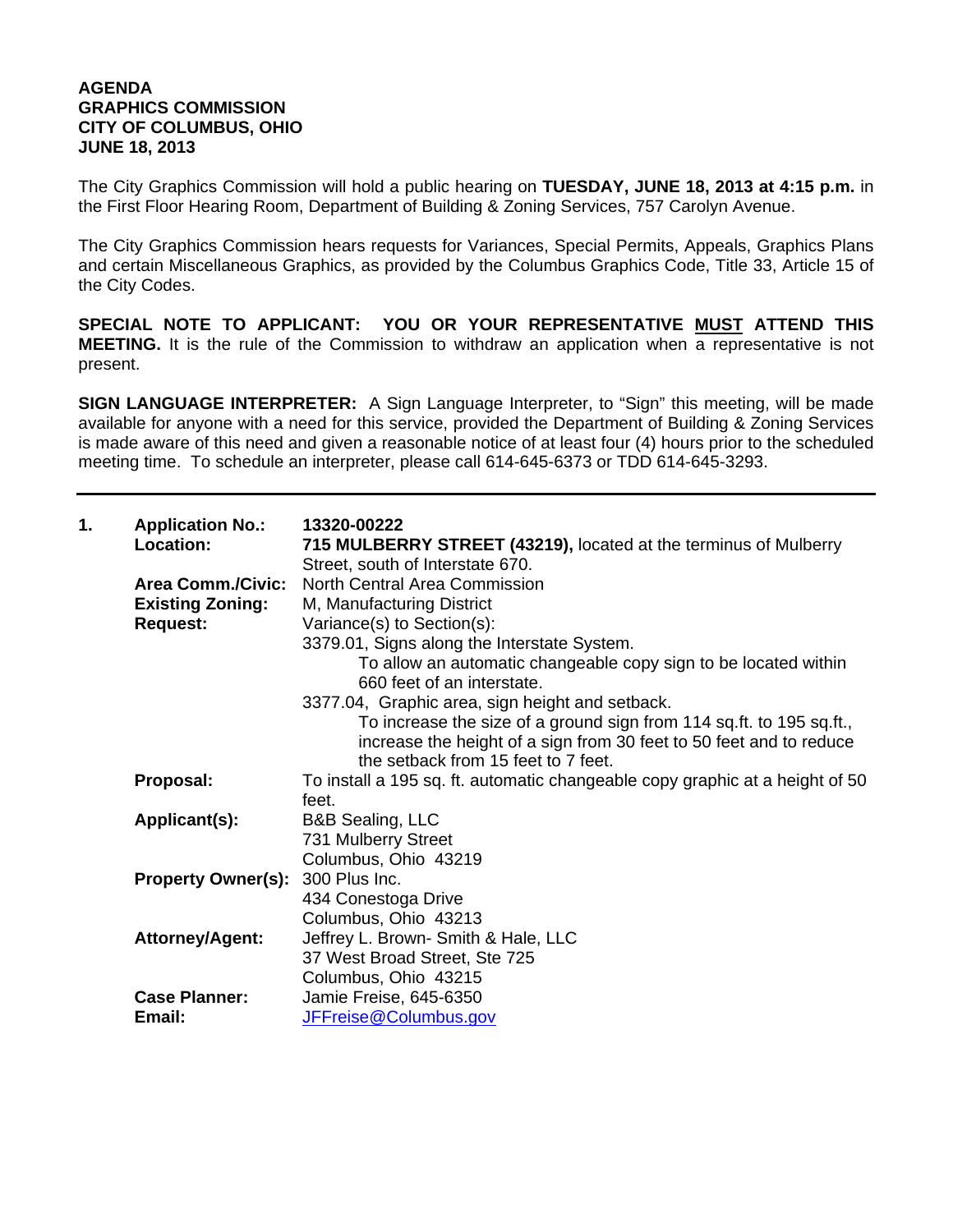| 2. | <b>Application No.:</b><br>Location: | 13320-00223<br>5371 NEW ALBANY ROAD, WEST (43056), located on the west side of                                            |
|----|--------------------------------------|---------------------------------------------------------------------------------------------------------------------------|
|    |                                      |                                                                                                                           |
|    |                                      | New Albany Rd., W., 155.04 ft. north of the westbound entrance ramp from                                                  |
|    |                                      | New Albany Rd. to State Route 161.                                                                                        |
|    | <b>Area Comm./Civic:</b>             | Rocky Fork/Blacklick Accord Area                                                                                          |
|    | <b>Existing Zoning:</b>              | <b>CPD, Commercial District</b>                                                                                           |
|    | <b>Request:</b>                      | Variances(s) to Section(s):                                                                                               |
|    |                                      | 3377.03, Permanent on-premises signs.                                                                                     |
|    |                                      | To allow a wall sign to be installed on a wall that does not face a<br>public street.                                     |
|    |                                      | 3377.24, Wall signs for individual uses.                                                                                  |
|    |                                      | To allow the installation of a wall sign that does not face a public<br>street and which does not have a public entrance. |
|    | Proposal:                            | To install a slightly smaller than 33 sq. ft. wall sign on the west wall of a                                             |
|    |                                      | building, facing a shopping center parking lot.                                                                           |
|    | Applicant(s):                        | Rodger Kessler; c/o Kessler Sign Company                                                                                  |
|    |                                      | 2669 National Rd.                                                                                                         |
|    |                                      | Zanesville, Ohio 43701                                                                                                    |
|    | <b>Property Owner(s):</b>            | Jeff Jeffers, Lessee; Steak Escape                                                                                        |
|    |                                      | 5371 New Albany Rd., W.                                                                                                   |
|    |                                      | New Albany, Ohio 43056                                                                                                    |
|    | <b>Attorney/Agent:</b>               | Same as applicant.                                                                                                        |
|    | <b>Case Planner:</b>                 | Dave Reiss, 645-7973                                                                                                      |
|    | Email:                               | DJReiss@Columbus.gov                                                                                                      |
|    |                                      |                                                                                                                           |

| 3. | <b>Application No.:</b>   | 13320-00224                                                         |
|----|---------------------------|---------------------------------------------------------------------|
|    | <b>Location:</b>          | 3940 STELZER ROAD (43219), located at the southeast corner of Morse |
|    |                           | Road and Stelzer Road just west of Interstate 270.                  |
|    | Area Comm./Civic:         | Northeast Area Commission                                           |
|    | <b>Existing Zoning:</b>   | <b>CPD, Commercial District</b>                                     |
|    | <b>Request:</b>           | Graphics Plan(s) to Section(s):                                     |
|    |                           | 3382.07, Graphics plan.                                             |
|    |                           | To establish a graphics plan for a new shopping center.             |
|    | Proposal:                 | To establish a comprehensive graphics plan for the expansion of the |
|    |                           | Easton Town Center.                                                 |
|    | Applicant(s):             | Morso Holding Co., attn: Pete Blake                                 |
|    |                           | PO Box 16000                                                        |
|    |                           | Columbus, Ohio 43216                                                |
|    | <b>Property Owner(s):</b> | Applicant                                                           |
|    | Attorney/Agent:           | Jeffrey L. Brown- Smith & Hale, LLC                                 |
|    |                           | 37 West Broad Street, Ste 725                                       |
|    |                           | Columbus, Ohio 43215                                                |
|    | <b>Case Planner:</b>      | Jamie Freise, 645-6350                                              |
|    | Email:                    | JFFreise@Columbus.gov                                               |